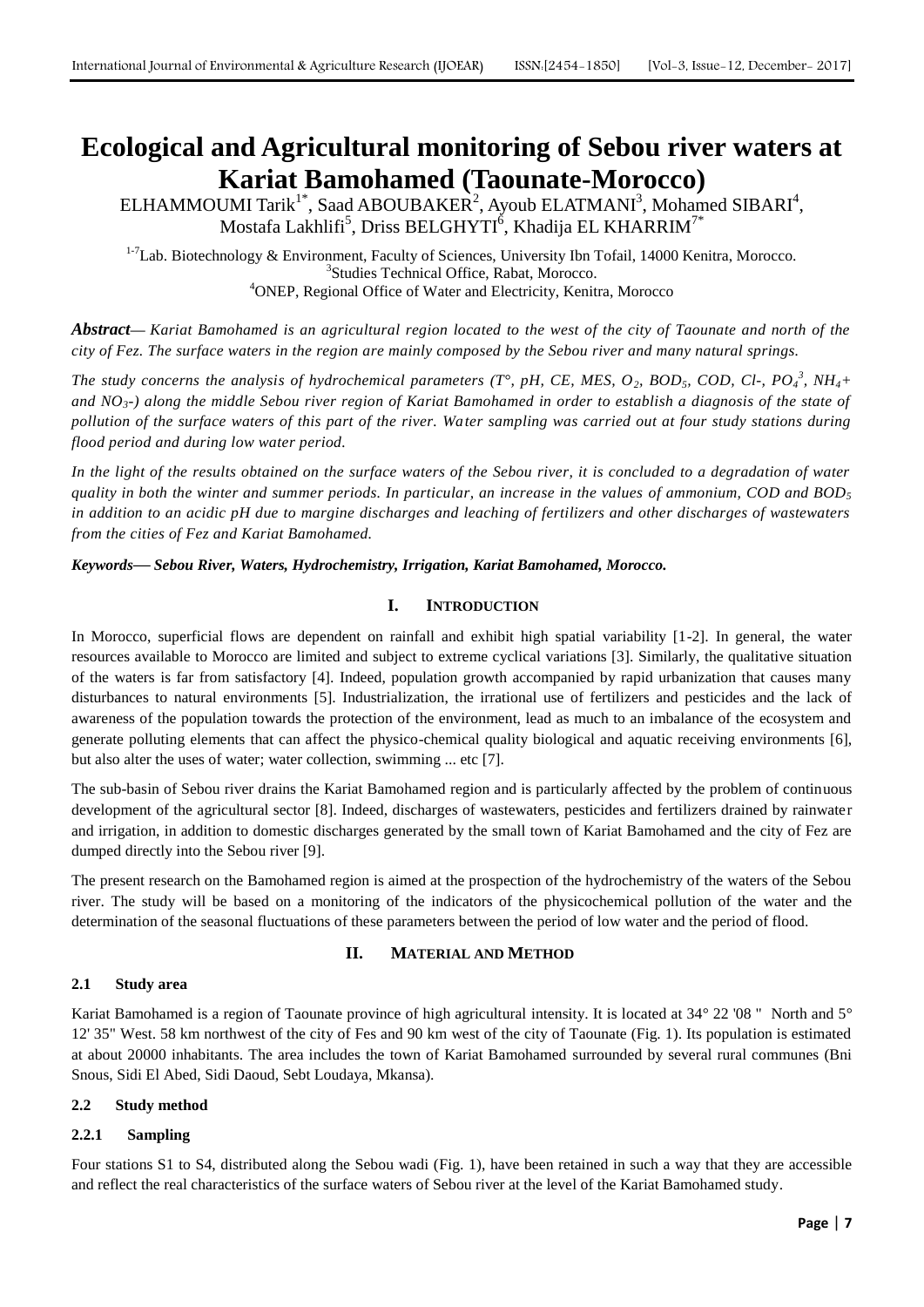

**FIGURE 1: LOCATION OF SAMPLING STATIONS (S1, S2, S3 AND S4) AT THE SEBOU RIVER OF KARIAT BAMOHAMED**

## **2.2.2 Sampling and analysis**

Along the Sebou river and throughout the study area (**Fig.2**), water samples were taken during wet periods (December, January and February) and in dry periods (June, July and August). The wet period has an intense rain and a violent flood.

At each sampling, the samples were kept in plastic bottles, previously rinsed with water from the station. The bottles were then transported to the laboratory at  $4 \degree$  C.

The temperature is measured "in-situ" using a mercury thermometer graduated  $1/10$  from 0 to 50  $\degree$  C. The hydrogen potential (pH), the EC electrical conductivity, the dissolved oxygen (O2) are determined using a CONSORT-Model 835 multiparameter analyzer, an oxymeter and a pH meter.

The suspended solids MES are determined by filtration of a volume of water on a 0.45 μm cellulose filter according to Rodier [10].

The BOD5 is determined by the respiratory method using a BOD-meter brand WTW, model 1020T according to the technique described by DIN [11].

The COD is determined by acid oxidation by the excess of potassium dichromate at the temperature of 148 ° C of the oxidizable materials under the conditions of the test in the presence of silver sulphate as catalyst and mercury sulphate according to DIN [12].

The chlorides are determined by a volumetric acid determination (HNO3) by a solution of mercuric nitrate in the presence of a pH indicator.

Nitrates, ammonium and orthophosphates are analyzed by colorimetric methods using a Visible Type 722 S Beijing UV spectrophotometer.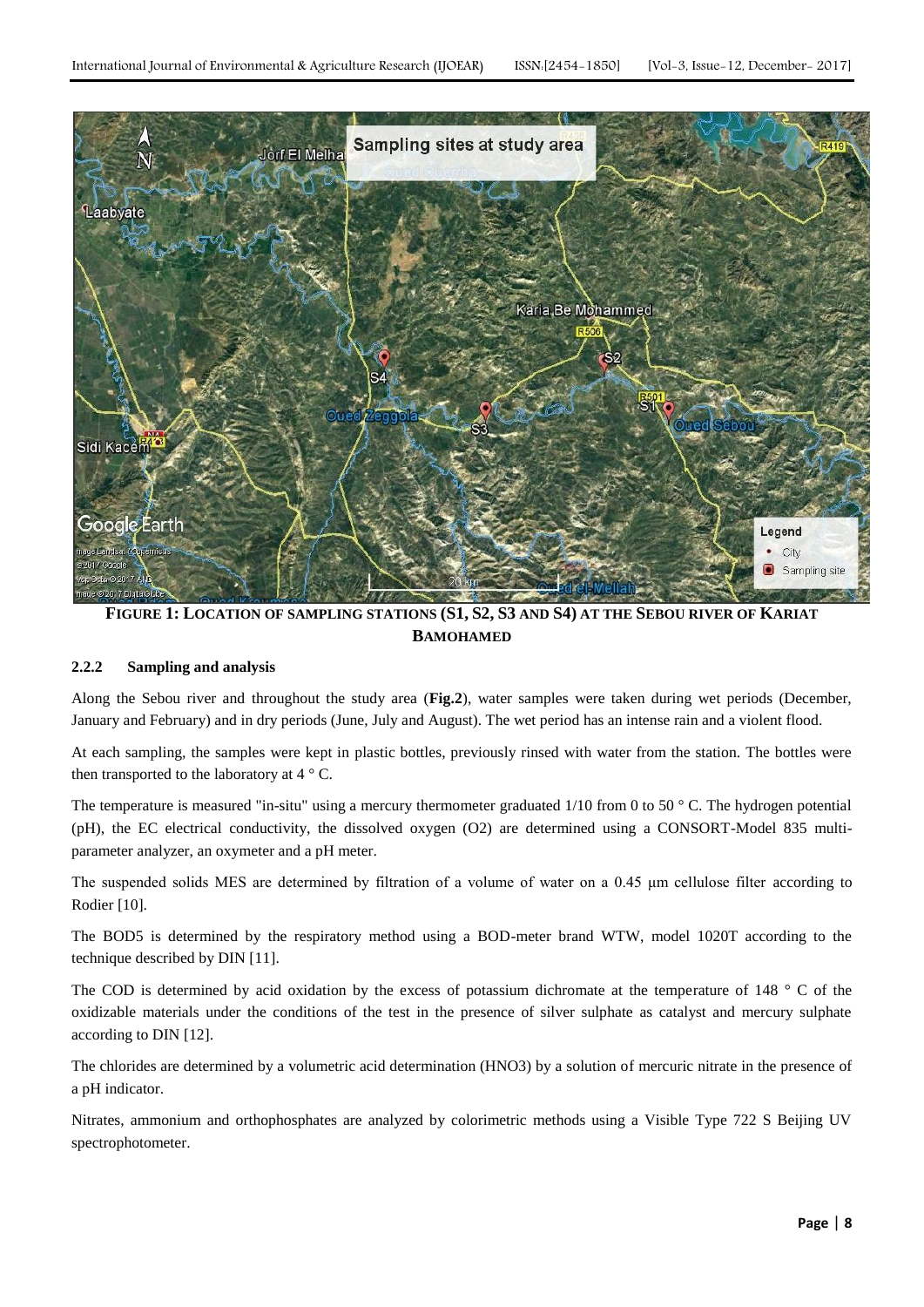

**FIGURE 2: SAMPLING WATERS AT KARIAT BAMOHAMED SEBOU RIVER AREA**

## **III. RESULTS AND DISCUSSION**

## **3.1 Water temperature**

In the study area, recorded temperatures (**Tab.1**) oscillate between 9 °C (station S1) and 12 °C (stations S3 and S4) during wet periods, and between 25 ° C (S4) and 27.68 ° C (S4) in dry period. These variations follow the temperature of the climate of the region. With measured water temperatures of 9 to 27.6  $\degree$  C, the Sebou river belong to the middle class to excellent according to Moroccan standards [6, 13].

## **3.2 pH**

The pH is a measure of the acidity of the water, that is to say the concentration of hydrogen ions  $(H +)$ . The pH scale extends in practice from 0 (very acidic) to 14 (very alkaline); the median value 7 corresponds to a neutral solution at  $25 \degree$ C.

The observed values (**Tab.1**) reveal that the pH is acidic in the rainy period, and neutral to slightly alkaline in the dry period. The pH varies between 5.8 (S1) and 6.8 (S3) in winter and between 7.1 (S2) and 7.8 (S4) in summer. This is probably due to the discharge of vegetable water in December and January from several oil mills between Fez and Kariat Bamohamed.

## **3.3 Suspended materials**

For both flood and low water seasons, recorded values range from 128 mg / L to 3200 mg / L. The spatio-temporal evolution of suspended solids content (MES) (**Tab.1**) in Sebou river shows two distinct periods:

 $\triangleright$  A winter period, where heavy loads recorded in all stations between 3200 mg / L (S1) in December 2014 and 2450 mg / L (S3) in February 2015. These high levels may be the result of a sudden hydrological event (flood), whose load in alluviants can be attributed to an intense erosion of the watershed, following stormy rains, accentuated by discharges of water-gardens;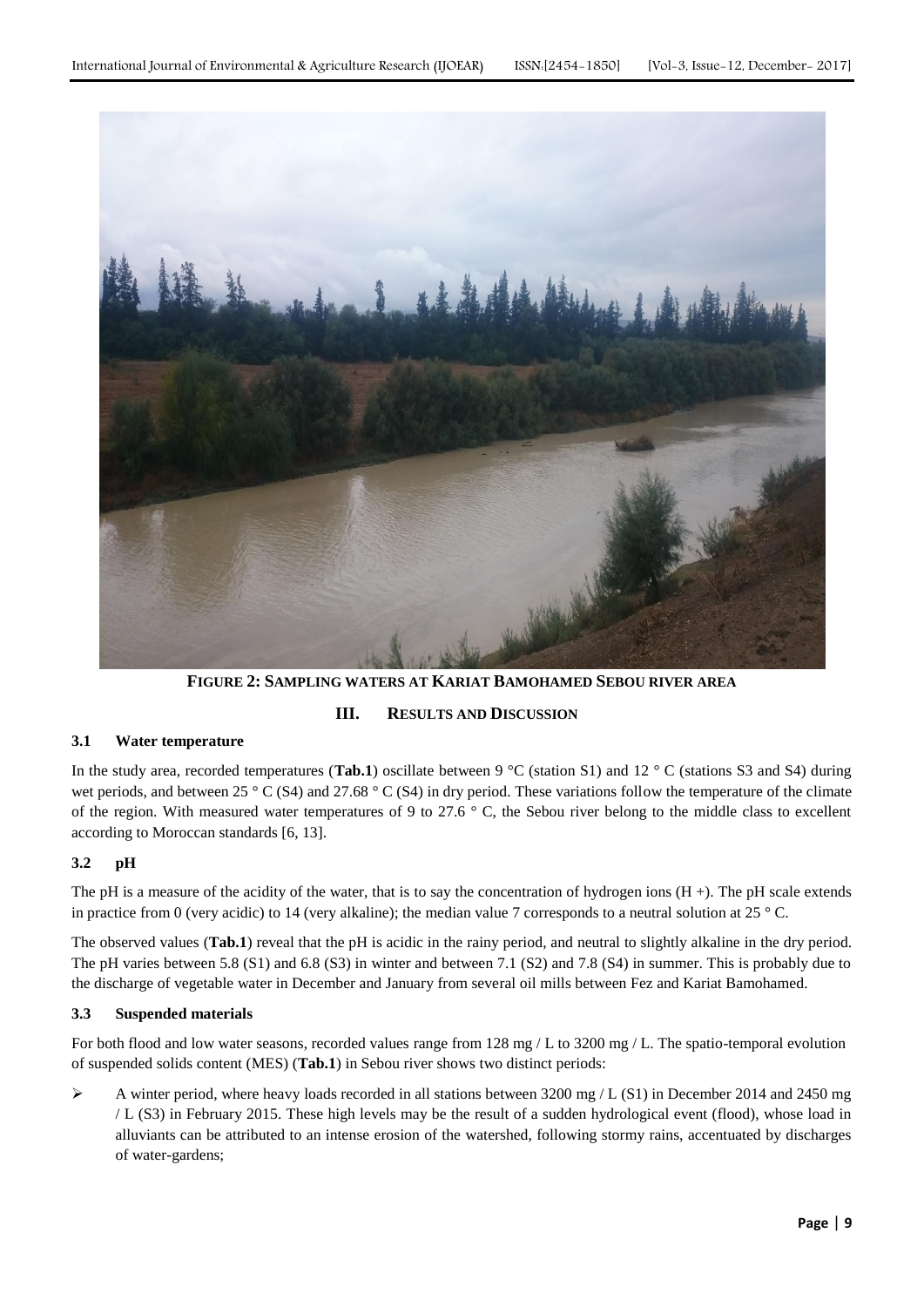A summer period, where concentrations drop in all stations from 128 mg / L (S1) in August 2015 to 165 mg/L (S3) in June 2015.

The comparison of the contents of suspended solids in the Sebou medium with the Moroccan standard set at 1000 mg / L places these waters in the medium to very poor grid [13].

## **3.4 Electrical conductivity**

The measurement of the conductivity is a good appreciation of the degree of mineralization of water where each ion acts by its concentration and its specific conductivity.

The average recorded values of conductivity (**Tab.1)** show that they fluctuate between 240 μS / cm and 320 μS / cm during flood water periods. These low levels are due to dillution by the rains. In the dry period, the intensities of the electrical conductivity increase and vary between 2730 μS / cm and 3340 μS / cm exceeding the Moroccan standard for surface water (2700 μS / cm) [13]. This indicates excessive mineralization attributed mainly to wastewater from the city of Fez.

| (MOROCCO)        |                 |                  |                    |                  |                  |                   |                   |
|------------------|-----------------|------------------|--------------------|------------------|------------------|-------------------|-------------------|
|                  | <b>Stations</b> | déc-14           | ianv-15            | févr-15          | juin-15          | iuil-15           | <b>Aout-2015</b>  |
| $T^{\circ}C$     | S <sub>1</sub>  | 9.14             | 9.12               | 11               | 25               | 26.24             | 27.44             |
|                  | $\overline{S2}$ | 10               | 9.67               | 10.68            | 25.34            | 26.42             | $\overline{28}$   |
|                  | $\overline{S3}$ | 10.42            | 9                  | 10.14            | $\overline{26}$  | 27.12             | 27.68             |
|                  | $\overline{S4}$ | 11.12            | $\overline{10}$    | $\overline{12}$  | 26.22            | 27.14             | $\overline{27}$   |
| pH               | S <sub>1</sub>  | $\overline{5.8}$ | 6.2                | 6.7              | $\overline{7.1}$ | $\overline{7.6}$  | 7.4               |
|                  | S <sub>2</sub>  | 6.1              | 6.3                | 6.8              | 7.1              | 7.7               | 7.4               |
|                  | $\overline{S3}$ | $\overline{5.9}$ | $\overline{6.3}$   | 6.6              | 7.3              | $\overline{7.8}$  | 7.6               |
|                  | S <sub>4</sub>  | 6.2              | 6.4                | 6.7              | 7.2              | 7.5               | 7.7               |
| $O_2$ mg/L       | S <sub>1</sub>  | 2.12             | 2.86               | 4.22             | 3.22             | 3.66              | 2.18              |
|                  | S <sub>2</sub>  | 2.08             | 3.1                | 4.48             | 3.44             | 2.88              | 2.34              |
|                  | S <sub>3</sub>  | 3.24             | 2.64               | 4.84             | 2.98             | 3.22              | 2.48              |
|                  | S <sub>4</sub>  | 2.84             | 2.42               | 4.78             | 4.18             | 2.22              | 2.1               |
| $CE \mu S/cm$    | $\overline{S1}$ | 320              | 280                | 240              | 2830             | $31\overline{20}$ | 3320              |
|                  | $\overline{S2}$ | 290              | 284                | 250              | 2780             | 2950              | 3340              |
|                  | $\overline{S3}$ | $\overline{310}$ | $\overline{300}$   | 264              | 2980             | 3240              | 3325              |
|                  | S <sub>4</sub>  | $\overline{295}$ | 265                | 268              | 2870             | 3180              | 3125              |
| $Cl-$ mg/L       | $\overline{S1}$ | 840              | 770                | 760              | 884              | 986               | 1420              |
|                  | S <sub>2</sub>  | 1220             | 842                | 784              | 820              | 1120              | 1530              |
|                  | $\overline{S3}$ | 1620             | $\overline{920}$   | 820              | 790              | 1220              | 1600              |
|                  | S <sub>4</sub>  | 980              | 910                | 910              | 834              | 1240              | 1130              |
| MES mg/L         | S <sub>1</sub>  | 3200             | 2860               | 2460             | 156              | 148               | 128               |
|                  | S <sub>2</sub>  | 3140             | 2670               | 2480             | 162              | 152               | 130               |
|                  | $\overline{S3}$ | 2760             | 2630               | 2450             | 165              | 146               | 132               |
|                  | S4              | 3050             | 2480               | 2520             | 157              | 140               | 129               |
| DBO <sub>5</sub> | S <sub>1</sub>  | $8\,$            | 6                  | 5                | 14               | 18                | $\overline{22}$   |
|                  | $\overline{S2}$ | $\overline{10}$  | $\overline{\bf 8}$ | $\overline{5.8}$ | 16.2             | $\overline{19}$   | 21.8              |
|                  | S <sub>3</sub>  | 9                | 9                  | 6.2              | 16.4             | $\overline{20.4}$ | $\overline{20.6}$ |
|                  | $\overline{S4}$ | 8                | 10                 | 6.4              | 16.8             | $\overline{20}$   | 21.9              |
| <b>DCO</b>       | S <sub>1</sub>  | 12               | 10                 | 8                | 22               | 40                | $\overline{36}$   |
|                  | S <sub>2</sub>  | 14               | 17                 | 9.5              | 34               | 38                | 32                |
|                  | S <sub>3</sub>  | $\overline{16}$  | 16                 | 9                | $\overline{36}$  | $\overline{28}$   | 30                |
|                  | $\overline{S4}$ | 12               | $\overline{15}$    | 11               | $\overline{24}$  | $\overline{32}$   | 29                |
| $PO43$ mg/L      | S1              | 0.58             | 0.53               | 0.56             | 0.82             | 0.86              | 0.92              |
|                  | $\overline{S2}$ | 0.6              | 0.72               | 0.53             | 0.84             | 0.88              | 0.89              |
|                  | $\overline{S3}$ | 0.62             | 0.76               | 0.58             | 0.86             | 0.84              | 0.91              |
|                  | S4              | 0.7              | 0.68               | 0.61             | 0.9              | 0.85              | 0.9               |
| $NH_4+mg/L$      | S <sub>1</sub>  | 2.66             | 2.7                | 2.44             | 2.54             | 2.77              | 2.76              |
|                  | S <sub>2</sub>  | 2.68             | 2.76               | 2.48             | 2.58             | 2.78              | 2.8               |
|                  | S <sub>3</sub>  | 2.7              | 2.78               | 2.56             | 2.62             | 2.76              | 2.78              |
|                  | S4              | 2.78             | 2.82               | 2.52             | 2.57             | 2.79              | 2.81              |
| $NO3$ - mg/L     | S <sub>1</sub>  | 14.24            | 15                 | 14               | 2.12             | 1.45              | 1.8               |
|                  | $\overline{S2}$ | 16.62            | 16.2               | 16.22            | 2.14             | 1.66              | 1.66              |
|                  | $\overline{S3}$ | 19.45            | 20.18              | 17.1             | 2.21             | 1.88              | 1.76              |
|                  | S4              | 18.34            | 20.42              | 17.8             | 2.28             | 1.84              | $\overline{c}$    |

**TABLE 1 STATISTICAL DATAS ON HYDROCHEMICAL ANALYSIS OF SEBOU RIVER AT KARIAT BAMOHAMED**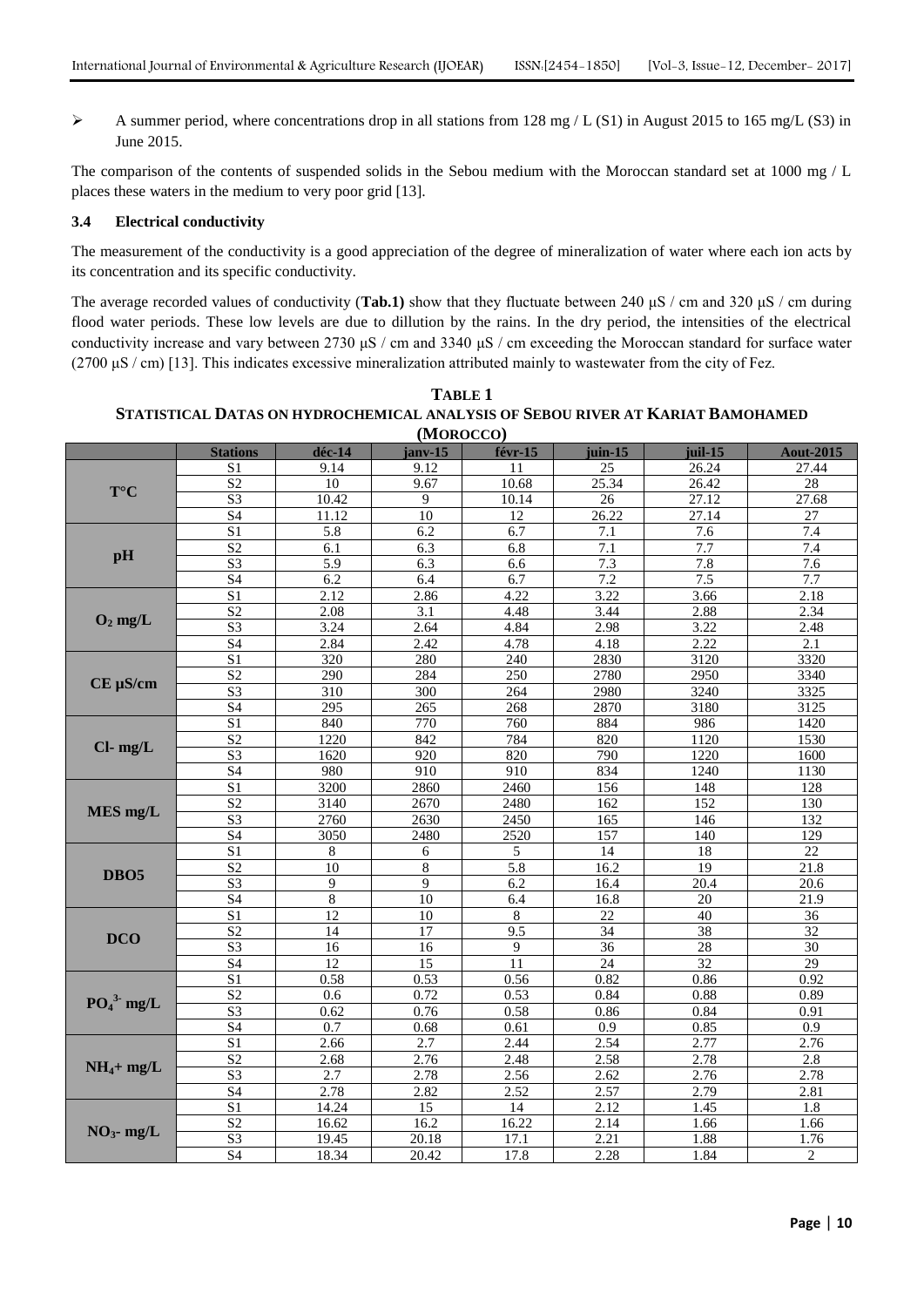## **3.5 Chlorides**

Chloride ion concentrations in the waters of Sebou river at Kariat Bamohamed (**Tab.1**) ranged from 760 mg / L (S1) to 1620 mg / L (S3) during flood periods and between 720 mg / L (S1) and 1600 mg / L (S3) in the low water period. This evolution indicates the influence of an anthropic contribution which can be of urban or industrial origin. For both periods of study, chlorides record levels that exceed the Moroccan standards set at 750 mg / L [13]. This makes it possible to classify these waters in the bad grid of the surface waters.

## **3.6 Dissolved oxygen**

Oxygen is an excellent indicator of water quality. This is one of the most sensitive parameters to pollution. Seasonal evolution of dissolved oxygen shows low concentrations; in fact, the recorded levels (**Tab.1**) vary between 2.08 mg / L and 4.84 mg / L and between 2.1 mg / L and 4.18 mg / L respectively during the flood period and during the dry period.

The low levels recorded during the rainy season are mainly due to the rejections of the vegetable waters and also to the selfcleaning capacity which is inhibited. However, during the summer season, the warming of the water and the low flow of the river cause a decrease in the dissolution of dissolved oxygen, aggravated by an increase in oxygen consumption by living organisms in the water. River and a drop in wind speed in addition to the organic load of urban discharges from the city of Fes and the town of Kariat Bamohamed.

Our results show that the waters of the Sebou river at the level of the study area are of bad quality to very bad quality [13].

## **3.7 Biochemical oxygen demand**

BOD<sup>5</sup> or biochemical oxygen demand is the amount of dissolved oxygen consumed by microorganisms in the dark and at 20 °C for 5 days to degrade organic matter. It allows the evaluation of the biodegradable organic matter overload.

BOD<sub>5</sub> values range from 5 mg / L to 10 mg / L in winter and from 14 mg / L to 22 mg / L in dry periods (**Tab.1**). The increase in  $BOD<sub>5</sub>$  levels in the dry period can be explained by the introduction of conditions of degradation of organic matter by microorganisms whose activity intensifies with the decrease of the flow rate and with the warming of water. This activity, which consumes oxygen, is at the origin of self-purification of water [13]. On the contrary, during wet periods, rainwater contributes to the dilution of the organic load emanating from urban wastewater.

## **3.8 Chemical oxygen demand**

The chemical oxygen demand (COD) represents the amount of oxygen consumed by the chemical oxidation of the materials contained in the water. It represents most of the organic compounds but also oxidizable mineral salts (sulfides, chlorides, etc.).

The levels of COD recorded in the water studied range from 8 mg / L to 17 mg / L during the flood period and from 22 mg / L to 40 mg / L during the dry period (**Tab.1**). The grid of Moroccan standards makes it possible to classify these waters as of average quality [13].

## **3.9 Orthophosphate**

Orthophosphates follow relatively marked spatial variation with a tendency to increase in the dry period. The recorded values **(Tab.1)** range from 0.53 mg / L to 0.76 mg / L in the flood period and from 0.82 mg / L to 0.92 mg / L. This availability of orthophosphates can be explained by urban discharges from neighboring agglomerations and the release of phosphorus trapped in large quantities in sediments. The atmospheric agents, wind and rain, also represent sources of phosphates especially when the river flow is weak [14].

The recorded concentrations remain below the Moroccan standard of  $1 \text{ mg } / L$ . These values then make it possible to classify these waters in the middle class with poor quality [13].

## **3.10 Ammonium**

Ammonium is the product of the final reduction of nitrogenous organic substances and inorganic matter in water and soil. It also comes from the excretion of living organisms and the reduction and biodegradation of waste, without neglecting domestic, industrial and agricultural inputs.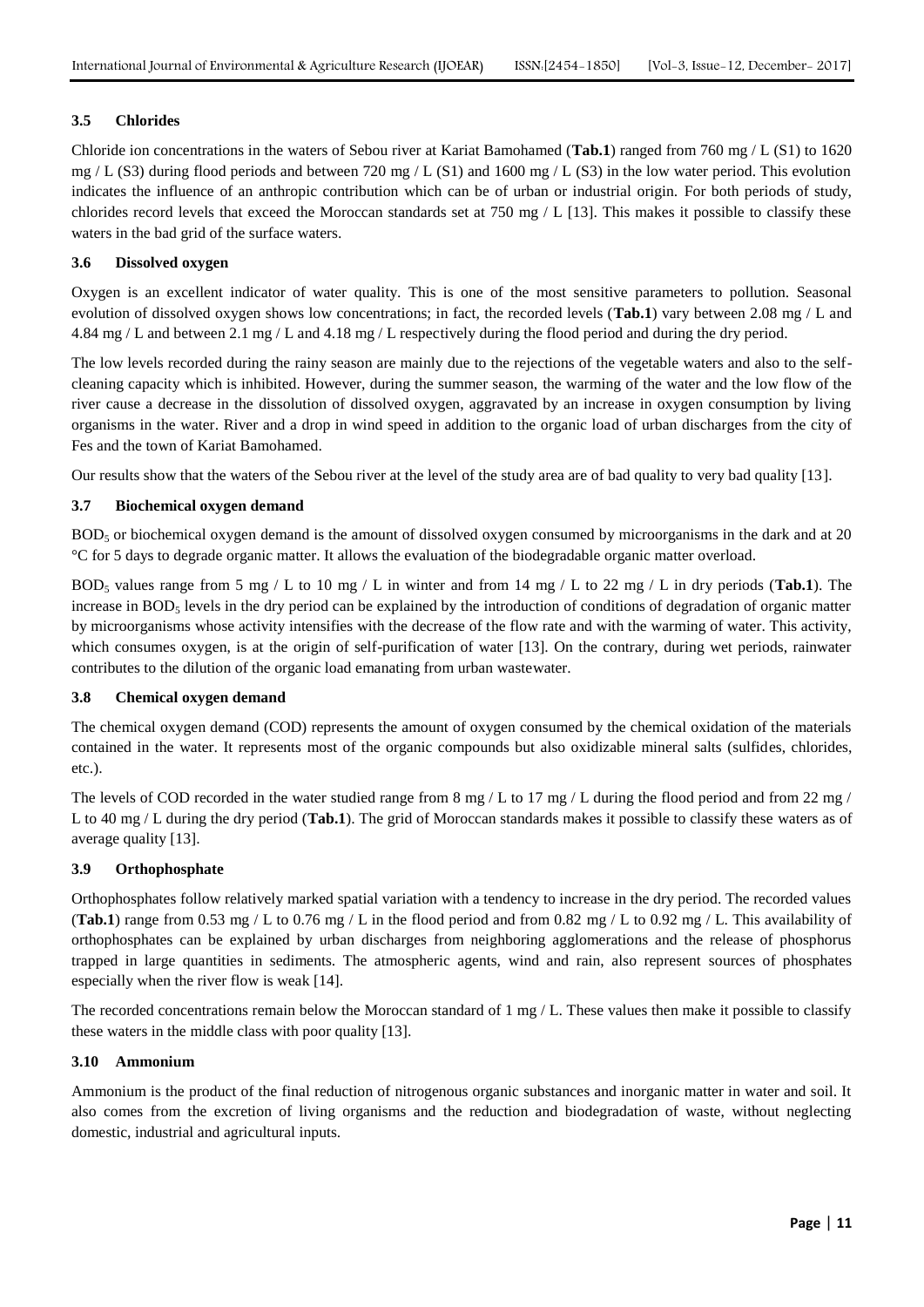This element exists in a small proportion less than 0.1 mg  $/L$  of ammoniacal nitrogen in natural waters. In the surface waters, it comes from nitrogenous organic matter, and gaseous exchanges between water and the atmosphere [15]. It is therefore a good indicator of the pollution of watercourses by urban effluents.

Usually, the ammonium values found during the flood period are clearly much lower than those of the dry period, especially downstream of the study area, thus reflecting the effect of the dilution and testifying to a good oxygenation of the waters. This causing oxidation of nitrogen in winter. But the analysis of the ammonium profile of the waters studied (**Tab.1**) shows that there is not a big difference between the two seasons: the contents vary between 2.44 mg/L and 2.82 mg / L in the flood period and between 2.54 mg / L and 2.81 mg / L in the dry period. This is certainly due to the rejections of the wastewater from oil mills (margine) during the month of December.

The values recorded in ammonium in the waters of Sebou river at the level of the Kariat Bamohamed area make it possible to place them in the bad class [13].

## 3.11. Nitrates

Nitrate (NO<sub>3</sub>-) is the highest form of nitrogen in water. Their concentrations in natural waters are between 1 and 10 mg / L. However, their levels in untreated wastewater are low [15].The nitrate levels recorded (**Tab.1**) range from 12.5 mg / L to 20.18 mg / L and 1.45 to 2.28 mg / L respectively in flood and low water periods. The high levels of nitrates recorded in December 2014 may be due to the leaching of fertilizers used in agricultural soils located on the banks of Sebou river.

## **IV. CONCLUSION**

In the light of cumulative results after monitoring the physicochemical parameters of the surface waters of the Sebou river in the Kariat Bamohamed (Midle Sebou) region, it was concluded that the quality of the water deteriorated both during the winter and the summer period [16-19].

Indeed, during the winter period, an increase in the values of ammonium,  $\text{COD}, \text{BOD}_5$  and an acidic pH was noted. Discards of vegetable waters and leaching of fertilizers are held responsible in addition to the usual factors such as discharges of raw sewage from the cities of Fes and Kariat Bamohamed.

During the summer season, the low flow of the river, the increase of the water temperature and the activity of the microorganisms, explain the fact that the recorded values of the  $BOD<sub>5</sub>$  and the COD are more important than that recorded in winter. In addition, high values of electrical conductivity indicate excessive mineralization that exceeds the drinking norms [20].

## **ACKNOWLEDGMENTS**

The authors acknowledge the Regional Office of Drinking Water Mkansa-Fez who allowed this physico-chemical monitoring.

#### **REFERENCES**

- [1] MATUHE. Rapport sur l'Etat de l'Environnement du Maroc (REEM), Ministère de l'Aménagement du Territoire, de l'Eau et de l'Environnement, Département de l'Environnement, Observatoire National de l'Environnement du Maroc (ONEM), Octobre, Ed. 2, 296p. 2001.
- [2] L Benaabidat. Caractérisation du bassin versant de Sebou, hydrologie, qualité des eaux et géochimie de sources thermals. Thèse en hydrologie à FST- Saïs, 250p. 2000.
- [3] DRPE, Direction de la Recherche et de la Planification de l'Eau. Rapport National sur les ressources en eau au Maroc. 2004.
- [4] DGH. Direction Générale de l'Hydraulique. Rapport sur Processus d'action et de renforcement des capacités; l'eau et l'environnement. 1996.
- [5] A Agoumi, A Debbarh. Ressources en eau et bassin versants du Maroc: 50 ans de développement (1955-2005). 2006.
- [6] D Belghyti, H Daifi, A Alemad, K Elkharrim, M Elmarkhi, Y Souidi, F Benelharkati, B Joti, Z Elmoukrifi, A Ibeda, Y Azami-Idrissi, S Baroud, F Elkhayyat, O Elrhaouat, S Sadeq, Y Taboz, H Sbai, R Naser, H Chigger, N Derwich. Groundwater management for sustainable production of drinking water quality in Maamora, 2nd International Conference on Water and Society, 4 - 6 September 2013, New Forest, UK, 2013, Vol 178, pp.242 -254, doi:10.2495 / WS130201, 2013.
- [7] O.N.E.P. Alimentation en eau potable, Menaces de pollution. Rapport1999.
- [8] ORMVAG: Office Régional de Mise en Valeur Agricole Gharb Maroc. Etude pédologique au1/20000 de la Troisième Tranche d'Irrigation (TTI) sur une superficie de 100000 ha, Zone M'nasra, Z1-Z2, Kénitra, Maroc, Rapport inédit, 180p. 1994.
- [9] E Derwich, Z Beziane, L Benaabidate, D Belghyti. Evaluation de la qualité des eaux de surface des oueds fès et sebou utilisées en agriculture maraîchère au Maroc. Larhyss Journal, n° 07, 2008, 59-77.